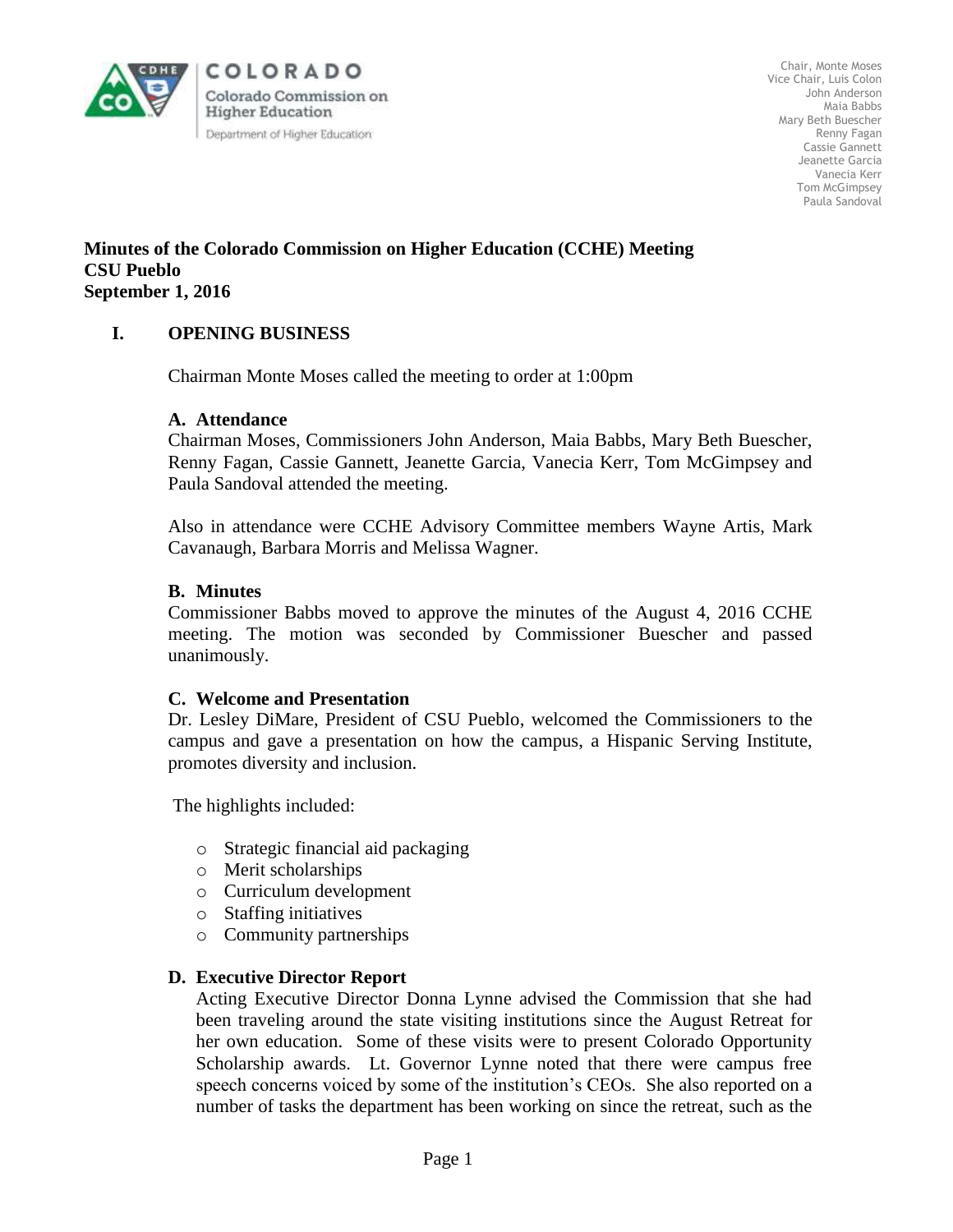preparation of the DHE legislative agenda, the higher education budget for FY2017-18 and submission for the Governor's State of the State address.

The Lt. Governor also informed the Commission of the private, for-profit school, ITT, was closing.

## **E. Public Comment**

Mr. Frank Waterous, Senior Policy Analyst at the Bell Policy Center, addressed two of the items on the agenda: 1) the Definition of Unaccompanied Homeless Youth item, which the Center endorses. They believe it can break the cycle of poverty by moving to a more stable future by obtaining a college education; and 2) the Master Plan discussion. Given the Center's focus on post-traditional adult students, they were pleased to have staff recognize that overall success is dependent upon post-traditional adult learners in the state. He urged staff to be mindful about how policies and programs in all areas address the special talents and needs of the adult student

## **II. Consent Items**

- **A. Degree Authorization Act – Recommendation for the Renewal of Provisional Authorization –** Heather DeLange
- **B. Degree Authorization Act – Fox Institute for Creation Spirituality – Request for Authorization as a Seminary/Religious Training Institution -** Heather DeLange
- **C. Recommend Approval of FTE Reporting Policy, Red Line Edit -** Emily Burns
- **D. Recommend Approval of Minor Changes and Updates to the Current and New Admission Policies –** Carl Einhaus
- **E. Recommend Approval of Ph.D. in Communication at Colorado State University –** Ian Macgillivray
- **F. Recommend Approval of COF Eligibility and Student FTE for Extended Studies Programs for FY2017 –** Ian Macgillivray
- **G. FY 2017-2018 Student Budget Parameters –** Andrew Rauch

Commissioner McGimpsey moved to approve consent items A through G. The motion was seconded by Commissioner Gannett and unanimously passed.

## **III. Presentation**

**A. Five-Year Review of the CCHE Master Plan –**Department Staff provided a presentation recapping the current Mater Plan goals and Colorado's progress with them. Commissioners discussed the current goals and affirmed their support for them and that they continue to be relevant and appropriate, understanding that some of the data around them will likely change as the revisiting of the Plan moves forward. Diane Duffy shared a graphic and an explanation as to how the work of the Department's Strategic Priority Initiates and the institutional work are complementary and supportive of meeting the Master Plan goals. Kachina Weaver shared the "thoughts" from the Commissioners captured from the retreat and asked Commissioners to review and share back anything that is missing or needs editing. In addition, Ms. Weaver shared again the outline of the process that will be undertaken to revisit the Plan – Commission meetings, performance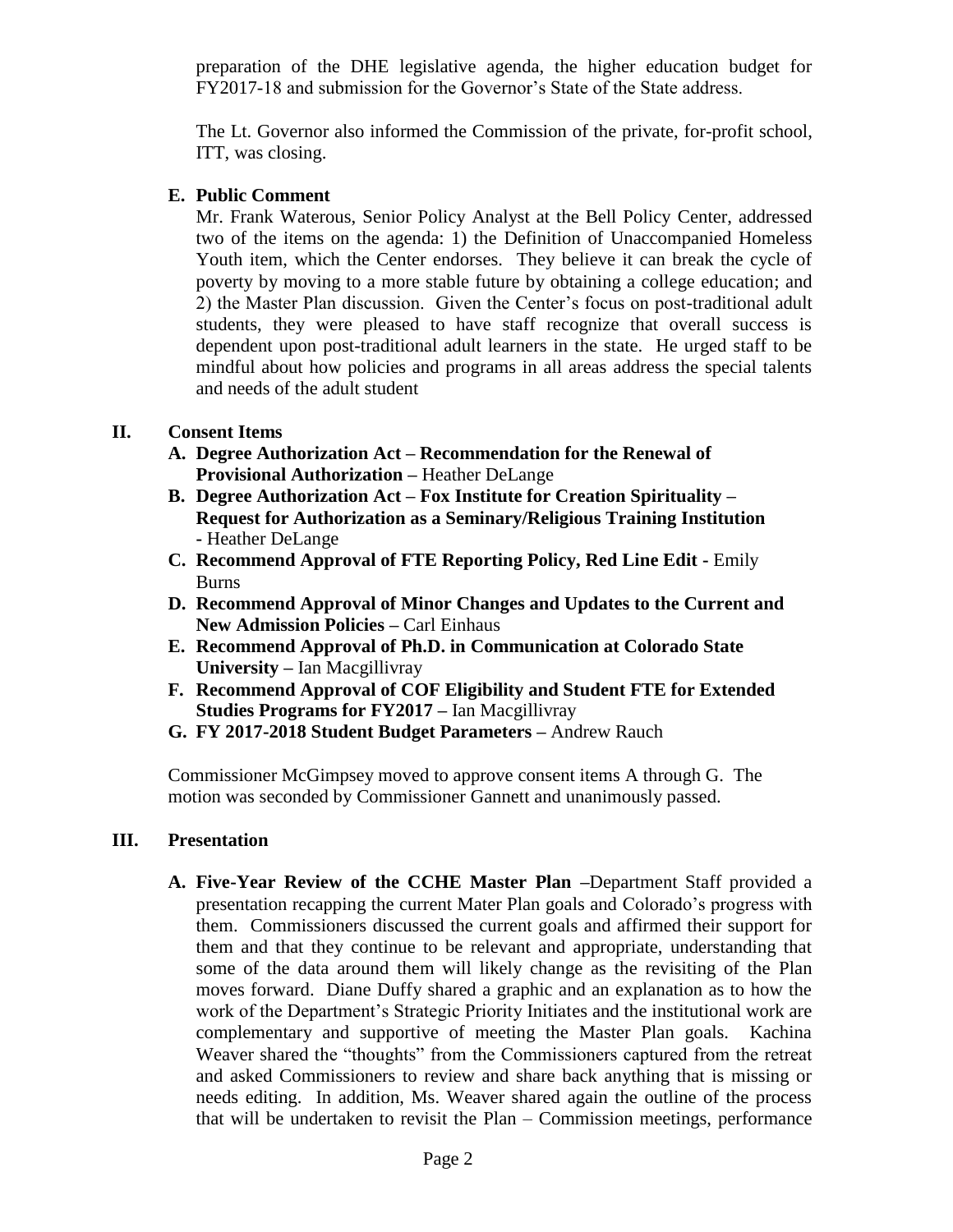contract review and updating, standing committee work, outreach to stakeholders – as well as the timeframe, culminating in a June 2017 action item.

# **IV. Action Item**

**A. Exonerated Persons Tuition Waiver** - Andrew Rauch presented this item to the Commission. Under statute, C.R.S 23-1-132, the Colorado Commission on Higher (CCHE) is required to adopt a policy providing exonerated persons and their eligible children a waiver of tuition and any mandatory fees associated with attendance by all state-supported institutions of higher education. The statute required that a policy be adopted by September 1, 2013, but due to other requirements, there was a delay in developing it. All state-supported institutions shall develop a policy and meet the annual reporting requirement. There was some discussion on the definition of custodial child, but that definition is defined elsewhere in law.

Commissioner McGimpsey moved to approve tuition waiver. The motion was seconded by Commissioner Buescher and unanimously passed.

# **V. Discussion Items**

- **A. Degree Authorization Act – Suggested Amendments to CCHE Policy, Section I, Part J –** Inta Morris presented the Commissioners with the suggested amendments to the CCHE Policy regarding the Degree Authorization Act. The Commission will take action on this item at the October  $24<sup>th</sup>$  CCHE meeting.
- **B. Definition of Unaccompanied Homeless Youth Andrew Rauch informed the** Commissioners that House Bill 16-1100 provides an avenue for certain students to prove they are residents of Colorado for tuition purposes when the traditional mechanisms are not available to them. Specifically, the legislation (1) allows "unaccompanied homeless youth" to be considered "qualified persons" for the purposes of determining their own domicile; and (2) requires the Commission to adopt a definition of "unaccompanied homeless youth, at-risk of homelessness, and self-supporting" to serve as guidance for institutional tuition classification officers. However, many students who would meet a definition of unaccompanied homeless youth are being classified as "qualified persons" for meeting the definition of emancipated minor.

Under Colorado's tuition classification guidelines (1) "qualified persons" are those who are able to determine their own domicile for the purposes of becoming a resident student and receiving resident tuition and (2) for individuals under the age of 22, their domicile is tied to where their parents live. House Bill 16-1100 allows individuals who are under the age of 22 and who meet the definition of "unaccompanied homeless youth" to be considered "qualified persons". Further, the legislation provides a list of individuals that are able to verify if a person is an "unaccompanied homeless youth". These individuals may use the McKinney-Vento Act definition or the definition adopted by the CCHE.

Commissioner McGimpsey asked for some examples to be brought forward on the application of the definition and how tuition classification would be impacted. Staff agreed to bring this next time.